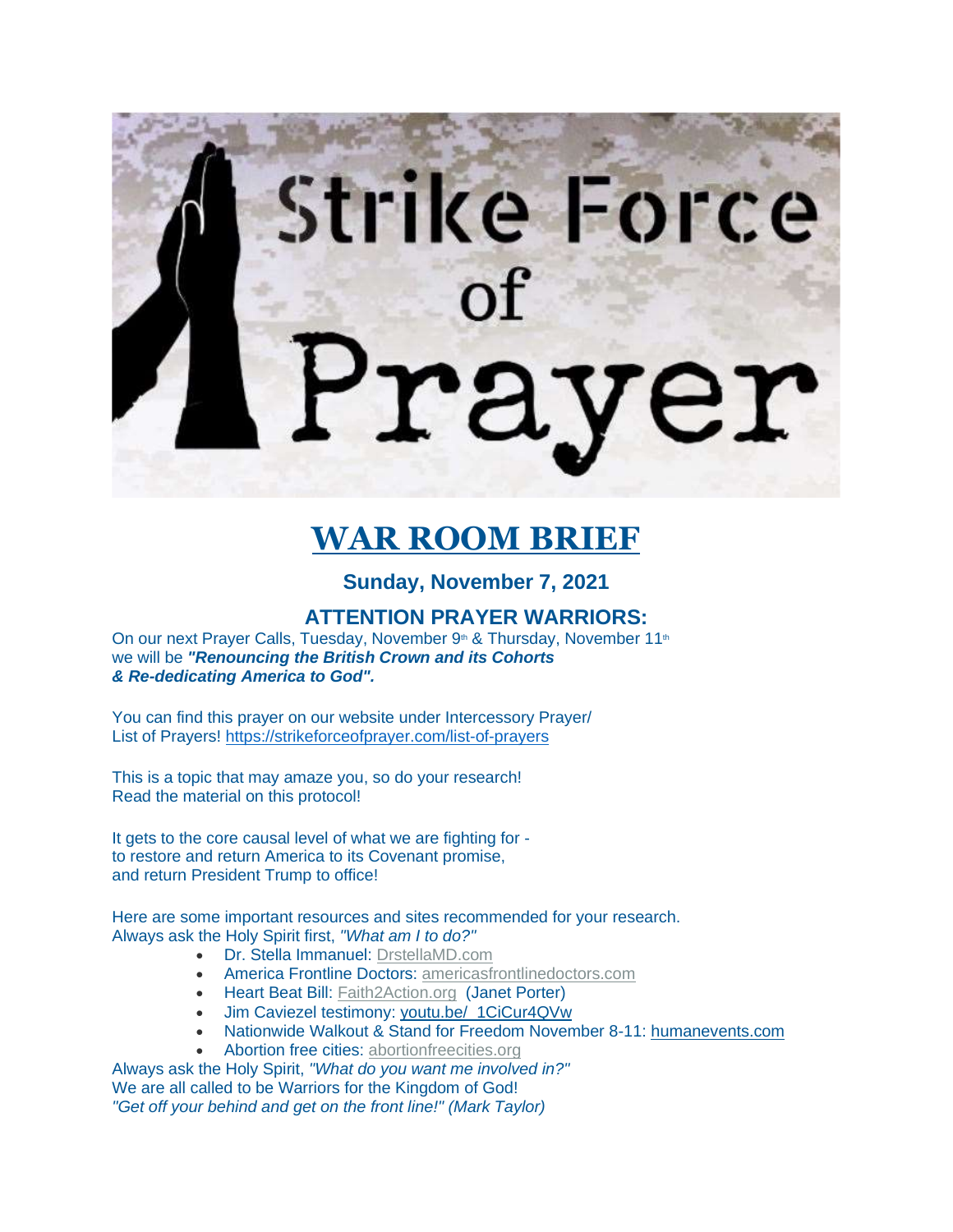*Strike Force of Prayer is supported by people like you! Please consider supporting our work.*

\_\_\_\_\_\_\_\_\_\_\_\_\_\_\_\_\_\_\_\_\_\_\_\_\_\_\_\_\_\_\_\_\_\_\_\_\_\_\_\_\_\_\_\_\_\_\_\_\_\_\_\_\_\_\_\_\_\_\_\_\_\_



# **Stay in God's Strong Grip!**

Michael Ortega Strike Force of Prayer [michael@strikeforceofprayer.com](http://mailing.strikeforceofprayer.com/lt.php?tid=Kk5QV1RWUQxUAE8DXQICSwYGVF1OVlNUURUODAsGVQgGCwIEAw1MUlAHW1MFBFZLAgVSAk4AAA4EFQBeV1RMVgAAU18DUQACUAIDTVJUB14LAAZVTgQGUgMVDAFWAUwIVFNTS1UFVVFQAQAAXVYCAg) [https://strikeforceofprayer.com](https://strikeforceofprayer.us17.list-manage.com/track/click?u=30e1fdc9ef72d2ad852be26e9&id=88763f3751&e=cf8e0c7e26) [https://strikeforceofprayer.tv](https://strikeforceofprayer.tv/) Follow on Twitter @MichaelGingerdo Follow on Face Book: Mike Ortega

> **Visit [www.strikeforceofprayer.com](http://mailing.strikeforceofprayer.com/lt.php?tid=Kk4CUlNVUwJVVE8CVwMMSwZRW1ZODFJTCBVZDQEHBwgHBlUDBlVMDVcEWgRSAABLVwwEBk4AUwUAFVoJAwZMCQcEAFIHA1NSUlJXTVJUB14LAAZVTgQGUgMVDAFWAUwIVFNTS1UFVVFQAQAAXVYCAg) At the website, click on Prayer Calls for a call in your country or state.**

**----- OTHER RECURRING PRAYER CALLS -----**

**SPANISH CALL**

**Enfoque de oración: Que Dios sea libre en las escuelas. El temor de Dios sobre los gobiernos. Las libertades de los Americanos. Por la iglesia, que lleve acabo la voluntad de Dios. Orar por los hijos pródigos.**

> **Líder: Abigail Olvera Contacto email: alineadoscondios@gmail.com**

> > **Llame: (602) 580-9874**

**Código de acceso: 8376630#**

**Día y Hora: Martes y Jueves: 7:00Am (Hora Central)**

\_\_\_\_\_\_\_\_\_\_\_\_\_\_\_\_\_\_\_\_\_\_\_\_\_\_\_\_\_\_\_\_\_\_\_\_\_\_\_\_\_\_\_\_\_\_\_\_\_\_\_\_\_

**Sunday 10:00 AM (Eastern) Weekly Family Bible Study with Jim Morrison & EJ Bondoc Call 657-390-7972**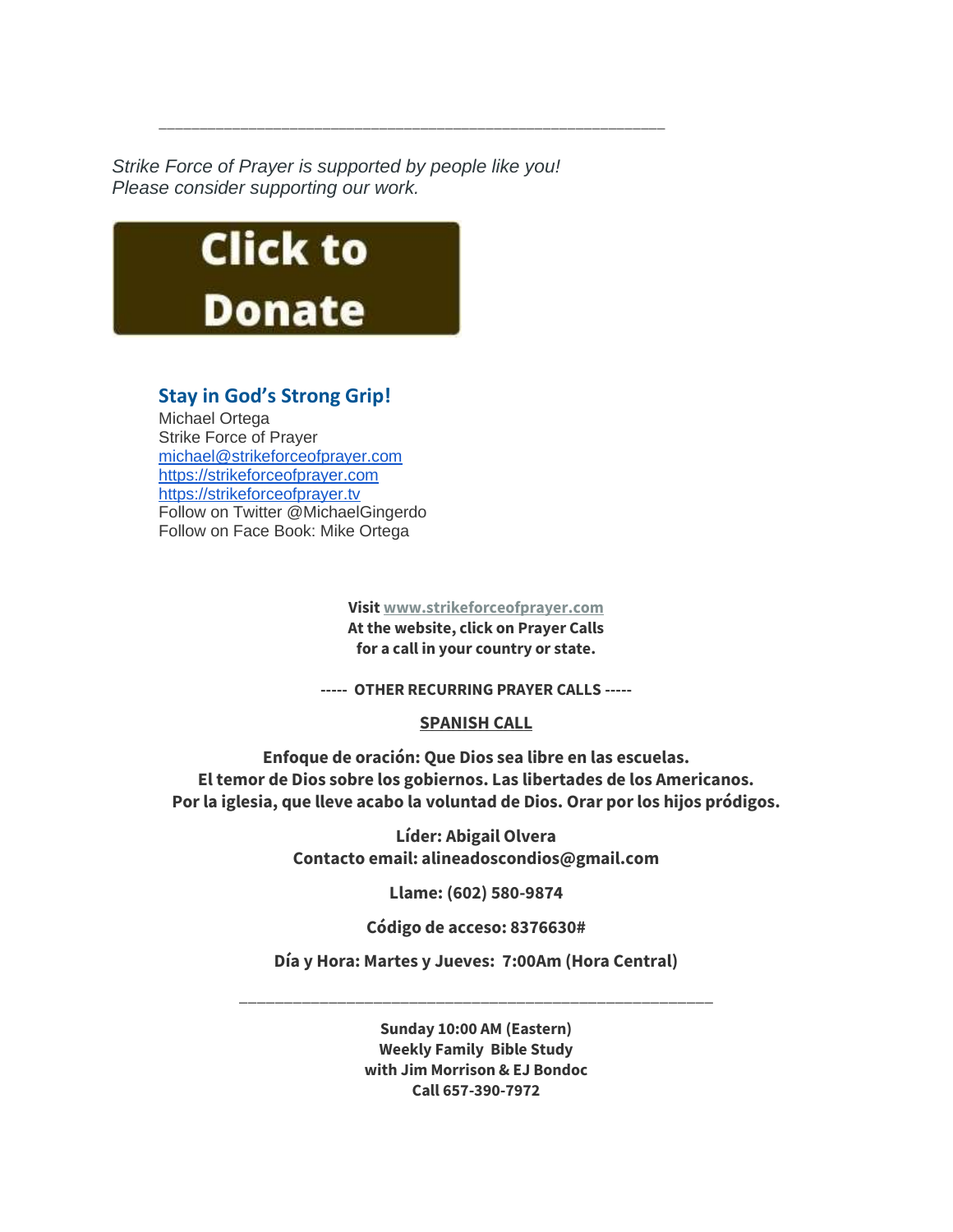**Sundays 5:00 PM (Pacific) with Rod & Millie Gerhart Call 515-604-9994 Code 813882#**

**Monday through Friday 9:00 AM (Eastern) with Denise Edwards Call 605-475-4120 Code 5034950#**

> **Monday through Friday 6:00 AM (Eastern) Arresting the Enemy at Sunrise Prayer Call with E.J. Bondoc & Bonnie Maddalena Call 351-999-3329**

**Mondays - Wednesdays - Fridays 8:00 AM (Pacific) with Melissa Leggett Call 339-207-7817**

**Tuesdays & Thursdays 9:00 AM (Pacific) with Michael Ortega Call: 609-663-4222**

**Tuesdays 6:30 PM (Mountain) with Greg Johnson Call 605-313-5143 Code 673321#**

**Thursdays 7:00 PM (Mountain) The Lord's Line with Regina Hunter and Karen Pollari Call 425-436-6317 Code 7282493#**

\_\_\_\_\_\_\_\_\_\_\_\_\_\_\_\_\_\_\_\_\_\_\_\_\_\_\_\_\_\_\_\_\_\_\_\_\_\_\_\_\_\_\_\_\_

### **Sabbath Calls**

**Celebrate-The-Sabbath – Bonnie Maddelena & EJ Bondoc Saturdays 8:00 AM (Central) Call 805-706-5805**

**Walking the Ancient Paths Teaching Call - Lynne-Hope Ornoff Thursdays 7:00 PM (Eastern) Call 727-731-1354**

**Email:** [timetohope7@gmail.com](mailto:timetohope7@gmail.com) **Websites:** [www.timetohope.com;](http://www.timetohope.com/) [https://Strikeforceofprayer.tv](https://strikeforceofprayer.tv/)

> **Welcoming the Sabbath Call, Welcoming the Shabbat – Lynne-Hope Ornoff Fridays 7:00 PM (Eastern) Call 727-731-1354**

**Email:** [timetohope7@gmail.com](mailto:timetohope7@gmail.com) **Websites:** [www.timetohope.com;](http://www.timetohope.com/) [https://Strikeforceofprayer.tv](https://strikeforceofprayer.tv/)

> **Connecting With Your Messianic Roots – Lynne-Hope Ornoff Saturdays 3:00 PM (Eastern) Call 727-731-1354 Email:** [timetohope7@gmail.com](mailto:timetohope7@gmail.com)